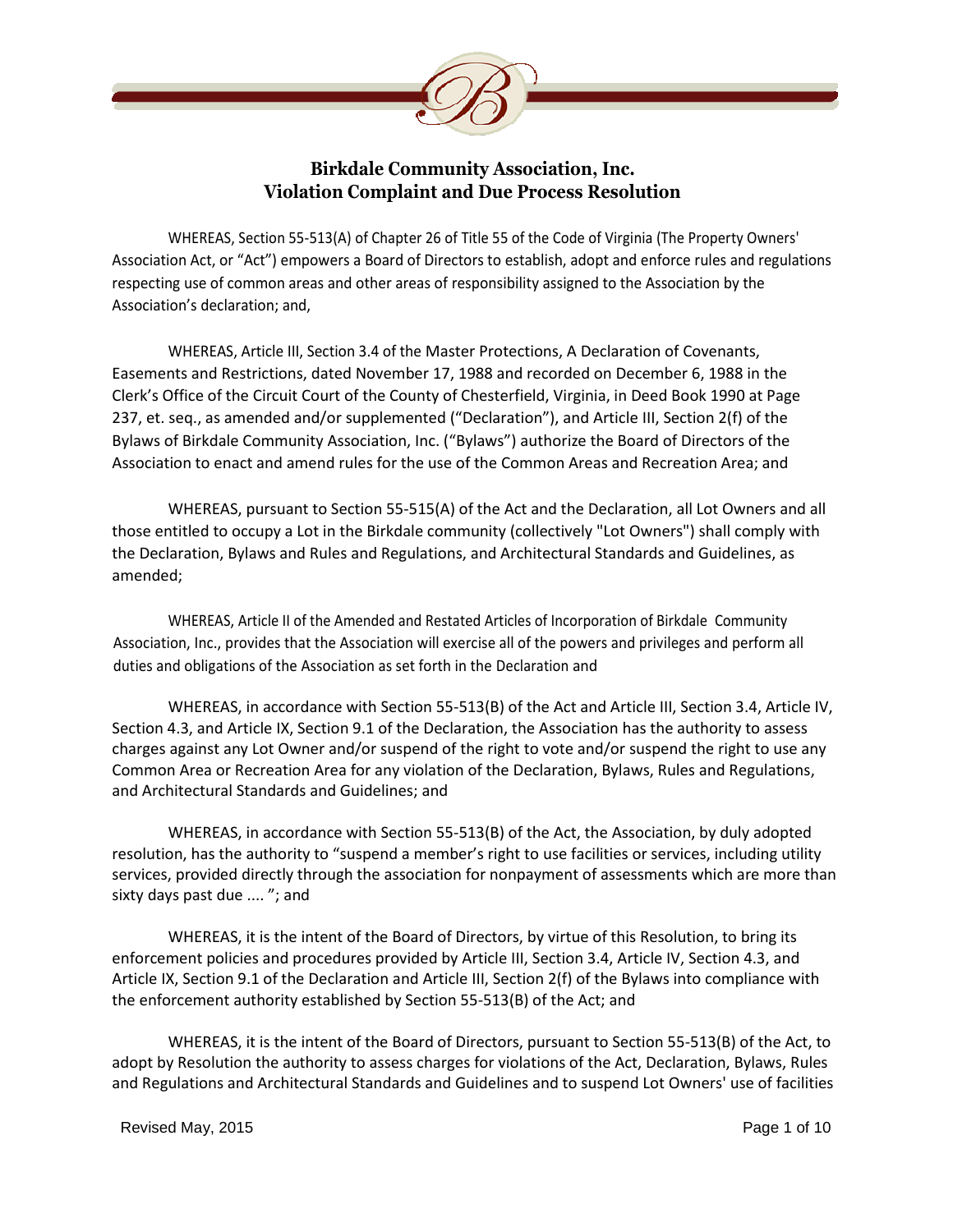or services, including utility services, provided directly through the Association for the nonpayment of assessments which are more than sixty days past due, for which the lot owner is responsible; and

WHEREAS, Section 55-513(B) of the Act further provides that certain procedures must be followed before such charges may be assessed and such suspensions may be imposed; and

WHEREAS, it is the intent of the Board of Directors to enforce the Declaration, Bylaws, duly adopted Rules and Regulations, and Architectural Standards and Guidelines for the benefit and protection of the Association's Lot Owners, by establishing procedures which ensure due process and consistency of enforcement;

NOW THEREFORE, IT IS HEREBY RESOLVED THAT the Board of Directors of the Birkdale Community Association, by the Act, the Declaration, Bylaws and this Resolution, hereby adopts and establishes a procedure by which the Declaration, Articles of Incorporation, Bylaws, Rules and Regulations and Architectural Standards and Guidelines can be enforced and herewith establishes a Covenants Committee for the administration thereof. Further, that the Board of Directors establishes a procedure by which facts and information pertaining to an alleged violation, are brought to the attention of the responsible Owner and that Owner be given a chance to rectify an identified violation, and, further, that if no such remedy is made, the Board of Directors, or a committee appointed by the Board of Directors, on behalf of the association, called, from now and this point forward, the Covenants Committee, can investigate and review related facts and information, report to the Board of Directors, and attempt to resolve the matter, prior to the Covenants Committee or the Board imposing any sanctions provided herein and/or bringing any legal action. The Covenants Committee shall consist of up to five (5) homeowners of record of the community appointed by the Board.

IT IS HEREBY FURTHER RESOLVED THAT the Board of Directors is adopting the ability for the Covenants Committee, on behalf of the Board of Directors, to assess charges for any violation of the Act or the Declaration, Bylaws, Rules and Regulations or Architectural Standards and Guidelines and to suspend a lot owner's right to use property owned by the Association, facilities or services, including utility services, provided directly through the Association for nonpayment of assessments which are more than sixty days past due, for which the Lot Owner is responsible pursuant to Section 55-513(B) of the Act, which will be assessed and/or suspended only after the following procedures have been followed:

**1.** It is encouraged that Lot Owners aware of a violation should first advise the violating Lot Owner of the violation and request that the alleged violating resident comply with the appropriate governing documents.

**2.** Notwithstanding Paragraph 1, above, any Association Member, Lot Owner, tenant, Managing Agent, employee or Board member who believes that a Member or a Lot is in violation of the Act, Declaration, Bylaws, Rules and Regulations or Architectural Standards and Guidelines may report a violation to the Covenants Committee and/or the Managing Agent. A Rules Violations Complaint form is available on [www.birkdaleonline.com](http://www.birkdaleonline.com/) or by providing similar information via a telephone call, email, or in a letter to the Covenants Committee Chair or the Managing. If the complaint is in regard to a suspected violation, the person bringing about the complaint must provide full details of the matter. All verbal or written reports of suspected violations will be confidential and held in the Association files kept by the Managing Agent for the Association.

**3.** Upon receipt of the complaint, Covenants Committee shall investigate the matter. The Covenants Committee Chair will utilize the Complaint Form, attached as Exhibit "A" as a way of logging each step taken from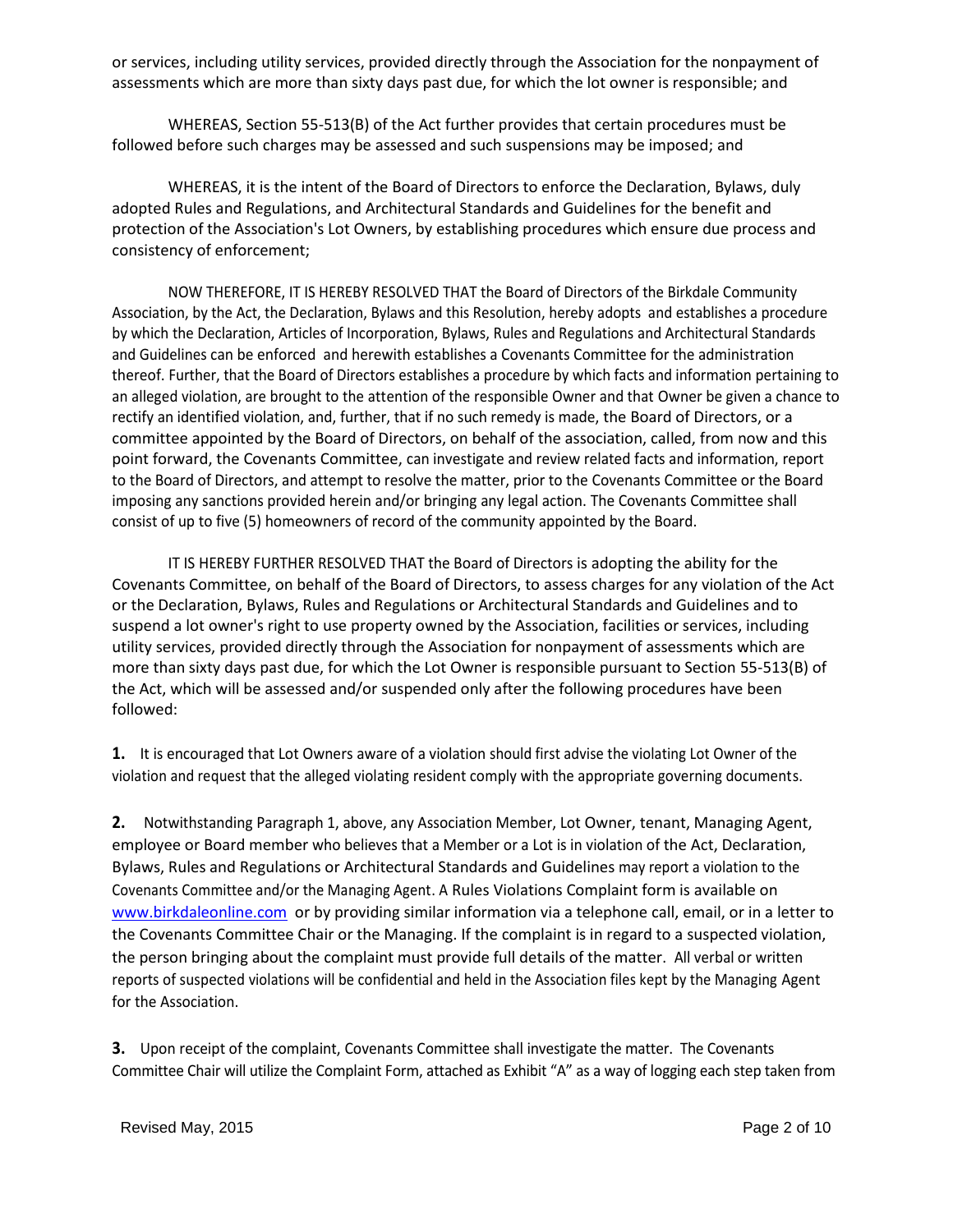the time that a possible violation was noted until resolved without a hearing or a hearing was held in accordance with this Resolution. This file is to be used only by the Covenants Committee Chair and the members of the Covenants Committee to correctly ascertain the time line of the event. After a resolution is reached between the Covenants Committee, the Association and the violating Lot Owner/Member, the file of record should be placed into the Lot Owner's file located with the Managing Agent as custodian in perpetuity.

**4.** Upon receipt of a written complaint, a conference, either via email or phone call, should take place between the Covenants Committee Chair and the Managing Agent to review the matter. With the Managing Agent and Covenants Committee Chair's authority, a Friendly Reminder Notice, which may be in a form similar to Exhibit "B" hereto, shall be sent by first class mail or shall be hand-delivered to the lot owner at the address which the owner has provided the Association or at the Lot's address if no other address has been provided. A copy may be sent to the tenant if there is a tenant. The Friendly Reminder Notice shall specify the alleged violation, the action required to abate the violation and a date usually not less than ten (10) days after the date of the Friendly Reminder Notice letter by which the alleged violation must be remedied. Provided, however, when the violation may constitute a health, safety or fire hazard, demand may be made to remedy the violation within twenty-four (24) hours.

**5.** The Covenants Committee Chair shall monitor the situation and if no remedy is made within the specified time noted in the Friendly Reminder Notice letter, the Covenants Committee shall mail a Notice of Violation, which may be in the form similar to Exhibit "C" hereto, shall state that if the violation is not remedied by a specified date, the alleged violator may be subject to a hearing. If the alleged violation is not remedied within the date or time specified in the Notice of Violation and the Lot Owner requests a hearing or if the Board of Directors or Covenants Committee determines a hearing is necessary, a hearing before the Covenants Committee shall be scheduled at a reasonable time and place in the discretion of the Board of Directors or Covenants Committee, and notice of hearing shall be sent. Hearing Notice shall be hand delivered or mailed by registered or certified United States mail, return receipt requested, at least fourteen (14) days in advance thereof, or within such other time as may be required by the Act, to the Lot Owner at the address which the lot owner is required to provide to the Association. Service by mailing shall be deemed effective two (2) days after the notice has been mailed in a regular depository of the United States mail. The Hearing Notice may be similar to Exhibit "D" attached hereto and shall specify:

a) The time, date and place of the hearing of the Covenants Committee.

b) That the lot owner and tenant, if applicable, shall be given an opportunity to be heard and to be represented by counsel before the Covenants Committee.

c) The alleged violation, citing provisions of the Declaration, Bylaws, Rules and Regulations, and Architectural Standards and Guidelines, which allegedly have been violated.

d) That charges for violation of the Declaration, Bylaws and Rules and Regulations may include assessment of up to Fifty Dollars (\$50.00) for a single offense or Ten Dollars (\$10.00) per day for any offense of a continuing nature or such greater amounts as may be authorized by the Virginia Property Owners' Association Act.

**6.** At the violation hearing, the Managing Agent or Covenants Committee Chair will present the facts and other information relating to the alleged violation and will review each of the notices mailed to the suspected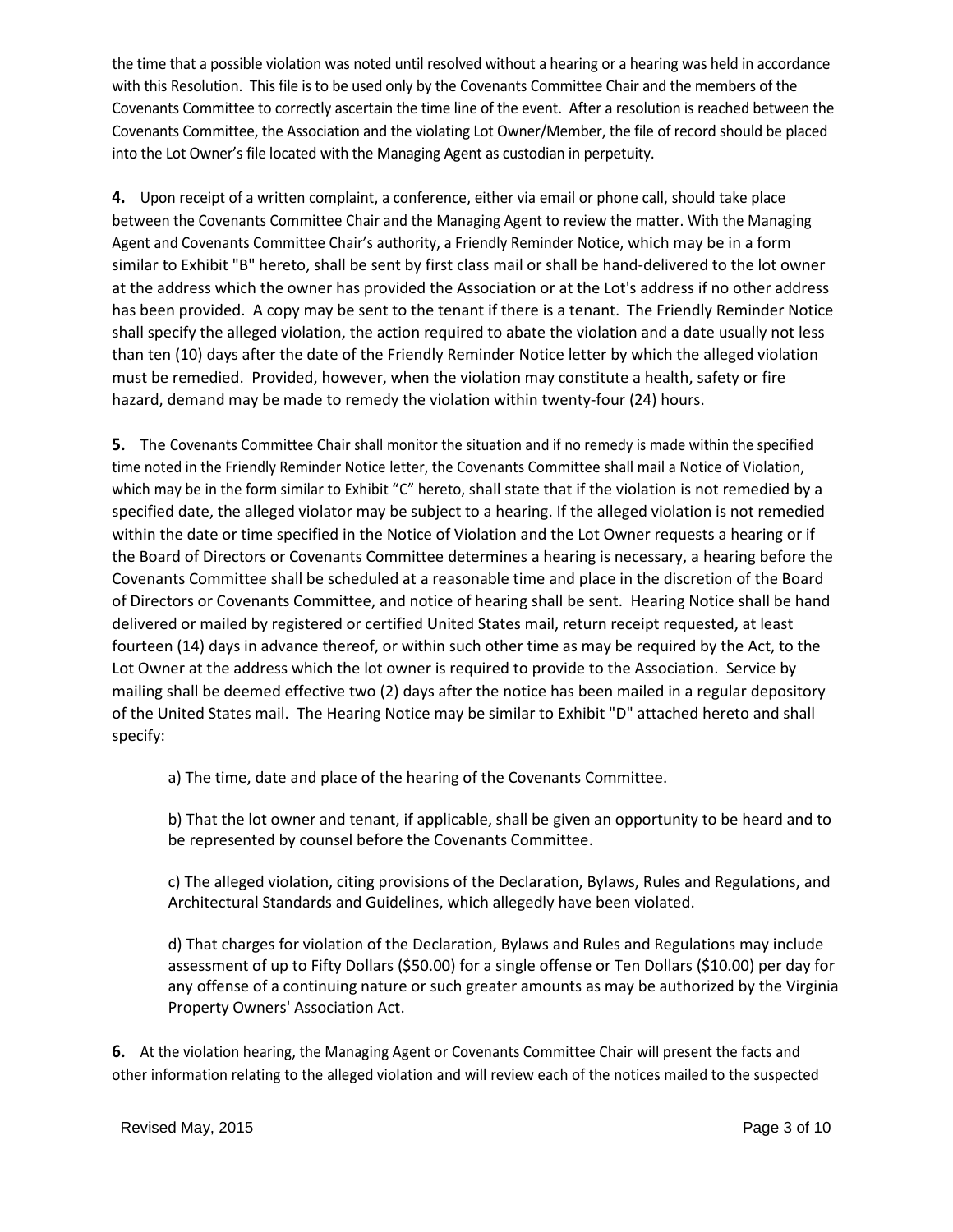violating Member/Lot Owner. The alleged violating Member will be entitled to present facts, and other information related to the matter. The alleged violating Member may also bring and be represented by an attorney. Furthermore, some, but not all, alleged violations might require the presence of the ARC Chairperson, to discuss the issue as it relates to the Architectural Standards and Guidelines of the community. It will be up to the discretion of the Covenants Committee to decide whether the ARC Chair is to be present at the hearing.

**7.** Because the Covenants Committee hears matters regarding violations of the governing documents, the hearing shall be conducted in private, pursuant to Section 55-510(E) of the Act, at the discretion of the Covenants Committee and further provided that the chairman of the hearing body may impose a reasonable limit on the number of such persons who can be accommodated in the hearing room. During the course of any hearing held, the Covenants Committee, within its discretion, may afford those residents involved with the dispute or violation an opportunity to be heard within reasonable time limits.

After proper notice has been given, if the Lot Owner fails to appear at the hearing or if no hearing is requested, the hearing or meeting may continue as scheduled and the Covenants Committee may assess charges from the final compliance date of the Notice of Violation letter or take such other action as may be authorized by the Declaration, Bylaws or Rules and Regulations or by law.

If the alleged violator acknowledges responsibility for the violation charged, or does not wish to contest the alleged charge, the Covenants Committee may, in its discretion, dispense with a hearing after having afforded the alleged violator with an opportunity for a hearing.

**8.** After the facts have been presented and all discussions have ended regarding the noted violation, the Covenants Committee will excuse all parties and proceed into an executive session, consisting only of the Covenants Committee members. At which point, the Covenants Committee will review all of the facts and information presented during the hearing and make a determination of what, if any, further action is to be taken, including, but not limited to, levying charges for violation of the Declaration, Bylaws and Rules and Regulations, which may include assessment of up to Fifty Dollars (\$50.00) for a single offense or Ten Dollars (\$10.00) per day for any offense of a continuing nature or such greater amounts as may be authorized by the Virginia Property Owners' Association Act, and/or suspension of the Lot Owner's right to use facilities or services, including utility services, offered by the Association until the offense is cured and/or ceased.

Minutes of each hearing or meeting shall be kept and a form similar to that attached hereto as Exhibit "E" shall be completed and placed in the Lot Owner's file and appropriate Association files.

**9.** In accordance with Section 55-513(B) of the Act, within seven (7) days of the violation hearing, the Covenants Committee shall notify, in writing, the alleged violator of its decision by hand-delivery or mailing by registered or certified mail, return receipt requested to the violator's address of record with the Association, and the assessment of any charges and the date which those assessments shall accrue from and be due, which shall not be earlier than the date set forth in the demand letter by which the violation must cease, and whether or not it is suspending the owner's right to use the common areas and facilities.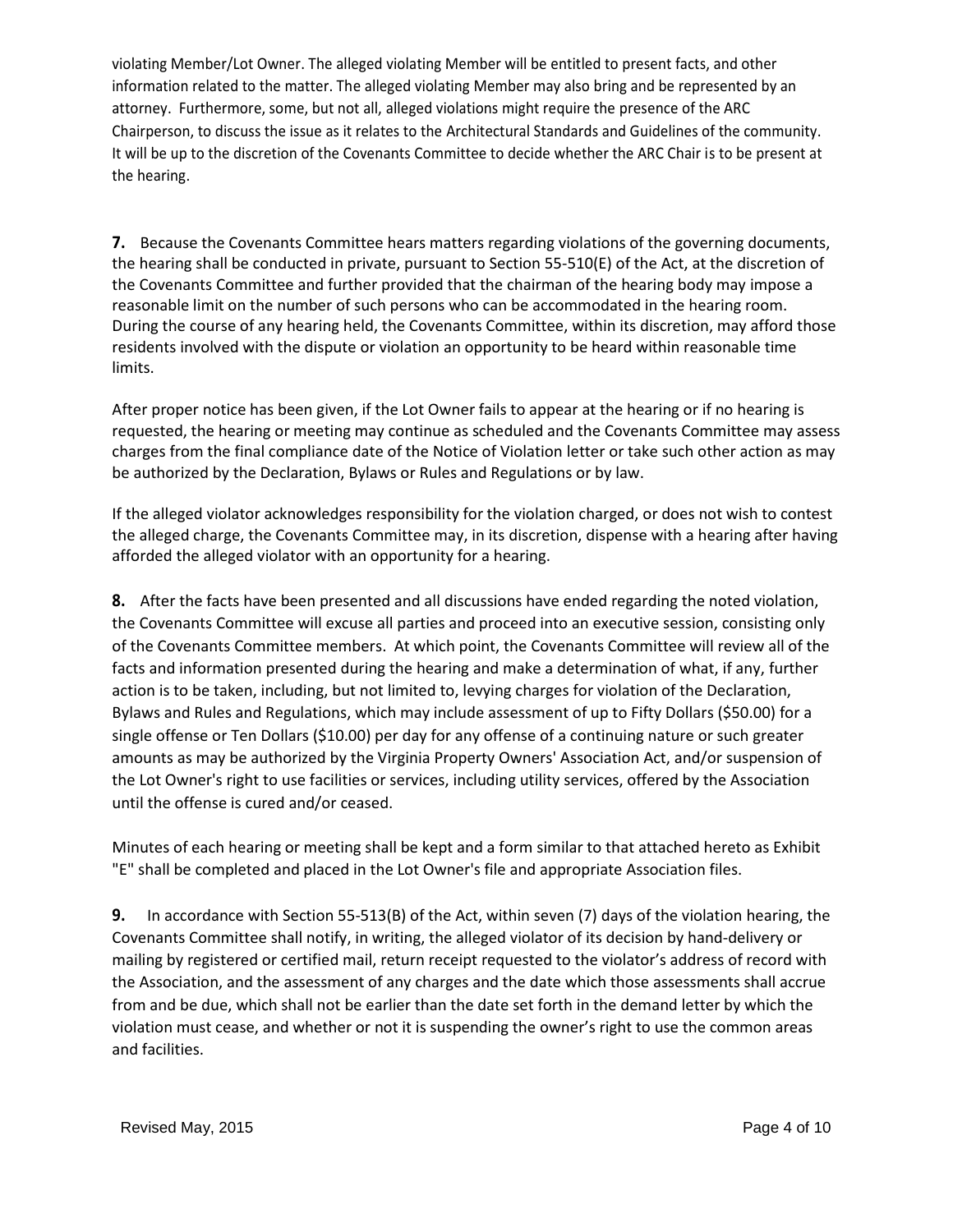**10.** This resolution shall not be deemed to require a hearing prior to assessment of violation charges if a hearing is not requested, prior to the use of other remedies, or to prevent the Association from exercising any other remedies authorized or available under the Act, the Association's governing documents or by law. Suspension of use rights and/or assessment of charges shall not constitute an election of remedies. Remedies may be cumulative and include, without limitation:

(a) suspension of voting rights of an Owner for any period during which an assessment against his Lot remains delinquent as authorized by Article IV, Section 4.3 of the Declaration; and

(b) assessment of interest and late charges as authorized by Article V of the Declaration; and

(c) the right of access to lots to correct a noncompliance with the Declaration after notice and after judicial proceedings are initiated as authorized by Article IX, Section 9.1 of the Declaration; and

(e) suit for damages or injunctive relief, including attorneys' fees, as authorized by Section 55- 515(A) of the Act and Article IX of the Declaration.

**11.** This resolution shall become effective on the \_\_\_\_\_ day of May, 2015 and shall supersede all previous resolutions regarding due process procedures.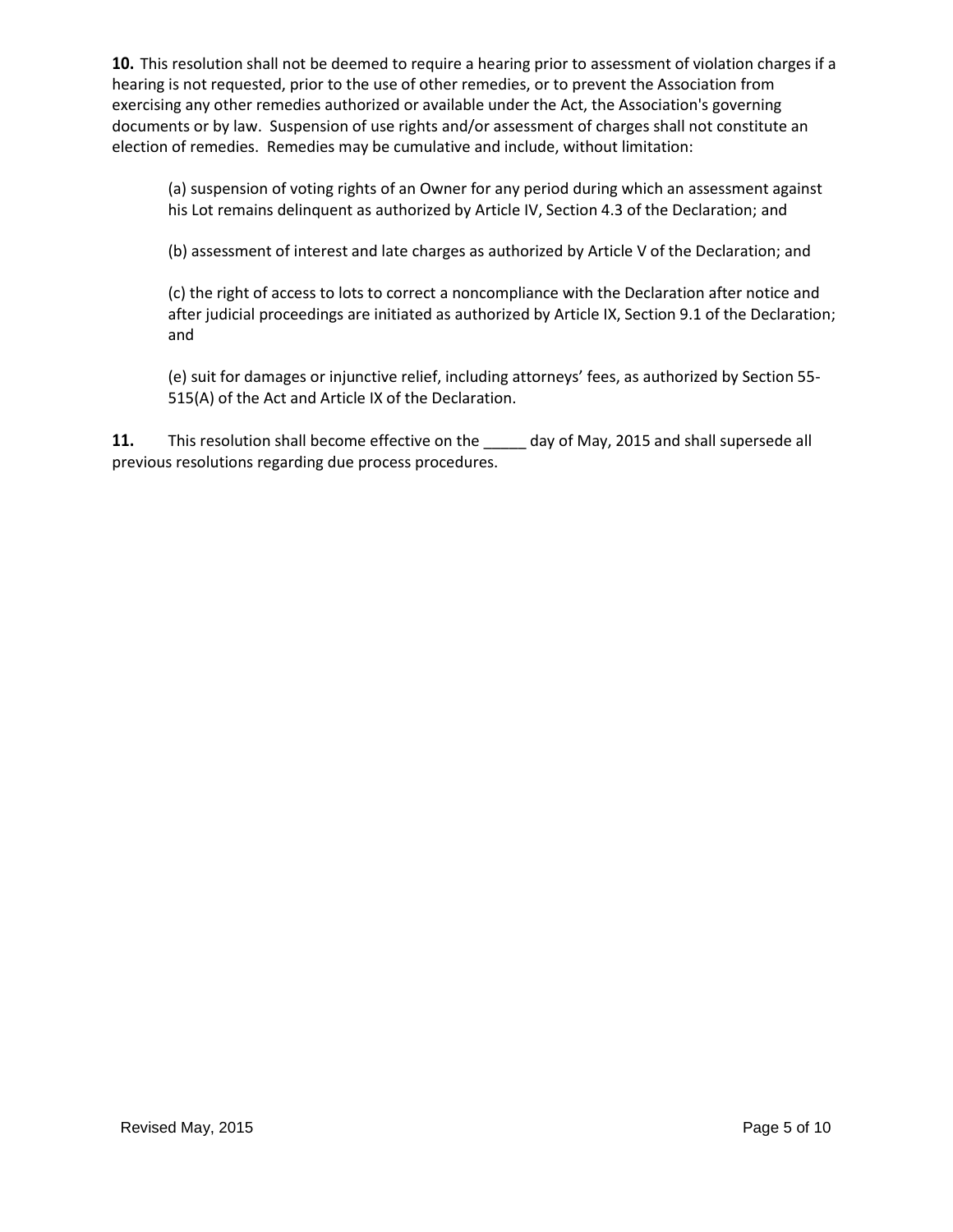#### **(Exhibit A) BIRKDALE COMMUNITY ASSOCIATION, INC. Rules Violation Complaint**

| Describe in detail the alleged violation:                                                                                                                                                                                                                                                                                                                                                                                                        |
|--------------------------------------------------------------------------------------------------------------------------------------------------------------------------------------------------------------------------------------------------------------------------------------------------------------------------------------------------------------------------------------------------------------------------------------------------|
|                                                                                                                                                                                                                                                                                                                                                                                                                                                  |
|                                                                                                                                                                                                                                                                                                                                                                                                                                                  |
| When did the violation occur?<br>$\frac{1}{\sqrt{1-\frac{1}{2}}}$                                                                                                                                                                                                                                                                                                                                                                                |
| Is violation on-going? Yes<br>N <sub>0</sub>                                                                                                                                                                                                                                                                                                                                                                                                     |
| Person making complaint (Optional):                                                                                                                                                                                                                                                                                                                                                                                                              |
| <u> 2000 - Jan James James James James James James James James James James James James James James James James J</u><br>Name                                                                                                                                                                                                                                                                                                                     |
|                                                                                                                                                                                                                                                                                                                                                                                                                                                  |
|                                                                                                                                                                                                                                                                                                                                                                                                                                                  |
| Attach photos if appropriate                                                                                                                                                                                                                                                                                                                                                                                                                     |
| <b>FOR ASSOCIATION USE ONLY</b>                                                                                                                                                                                                                                                                                                                                                                                                                  |
| <b>Owner Name:</b><br><u> 1989 - Johann John Stone, markin film yn y brening yn y brening yn y brening yn y brening yn y brening y bre</u>                                                                                                                                                                                                                                                                                                       |
| <b>Owner Address:</b>                                                                                                                                                                                                                                                                                                                                                                                                                            |
| Owner City, State, Zip: 2008. Example 2014. The State of Taylor 2014.                                                                                                                                                                                                                                                                                                                                                                            |
| <b>Tenant Name:</b>                                                                                                                                                                                                                                                                                                                                                                                                                              |
| Comments:<br><u> 1989 - Jan Barnett, fransk politik (d. 1989)</u>                                                                                                                                                                                                                                                                                                                                                                                |
|                                                                                                                                                                                                                                                                                                                                                                                                                                                  |
| Date first letter sent:<br>$\frac{1}{\sqrt{1-\frac{1}{1-\frac{1}{1-\frac{1}{1-\frac{1}{1-\frac{1}{1-\frac{1}{1-\frac{1}{1-\frac{1}{1-\frac{1}{1-\frac{1}{1-\frac{1}{1-\frac{1}{1-\frac{1}{1-\frac{1}{1-\frac{1}{1-\frac{1}{1-\frac{1}{1-\frac{1}{1-\frac{1}{1-\frac{1}{1-\frac{1}{1-\frac{1}{1-\frac{1}{1-\frac{1}{1-\frac{1}{1-\frac{1}{1-\frac{1}{1-\frac{1}{1-\frac{1}{1-\frac{1}{1-\frac{1}{1-\frac{1}{1-\frac{1}{1-\frac{1}{1-\frac{1}{1-\$ |
| Request for hearing by Owner: Yes No<br>Date request received: $\frac{\sqrt{2}}{2}$                                                                                                                                                                                                                                                                                                                                                              |
| Hearing date set for:<br>$\frac{\frac{1}{2}}{\frac{1}{2}}$<br>(Exhibit B)                                                                                                                                                                                                                                                                                                                                                                        |

Revised May, 2015 **Page 6 of 10**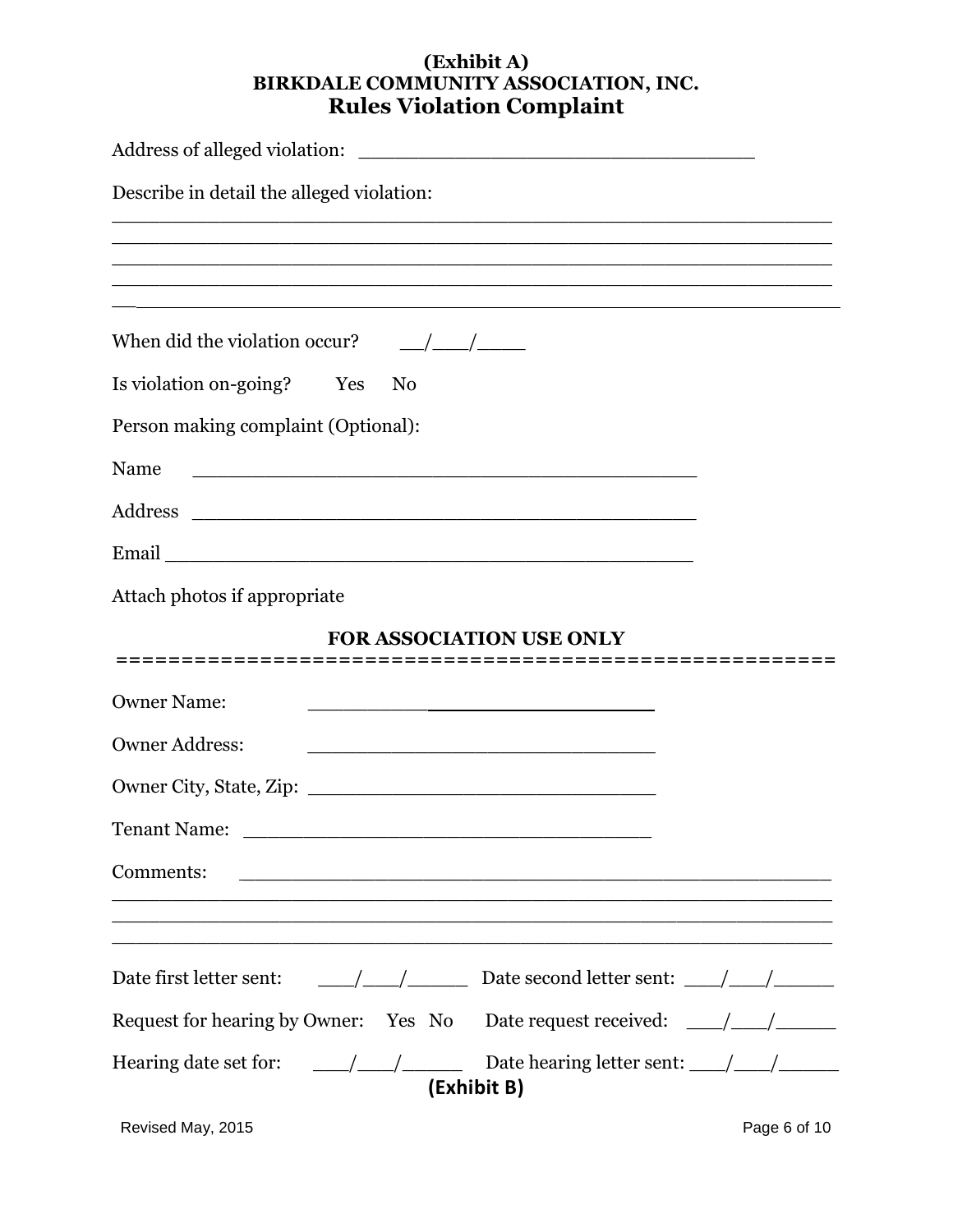*Birkdale Community Association, Inc. C/O Community Group, Inc. 3901 Westerre Parkway, Suite 100 Richmond, VA 23233 Telephone (804) 270-1800 Fax (804) 346-8640*

**Friendly Reminder Notice**

[Date]

[Recipient Name] [Street Address] [City, State Zip]

Property: Violation: Location:

Dear [Recipient Name]:

One of the primary goals of Birkdale Community Association, Inc. is to protect the aesthetic appeal and property values of the neighborhood. In order to accomplish this, certain rules and regulations are established by which homeowners and residents must abide. During a recent site inspection, we noted a concern with reference to your home and this is a reminder to correct the following concern:

[Description of violation] [Site violation from governing document]

We understand that many times residents are simply unaware that a problem exists or the inspector may have observed a very temporary situation that will be taken care of shortly. If you feel you have received this letter in error, please contact our office at (804) 270-1800 or by email at [email@communitygroup.com.](mailto:email@communitygroup.com)

Please be sure to remedy this situation in the next [number of days for violation] days if you have not already done so. Thank you in advance for your assistance in keeping Birkdale looking its best. Sincerely,

Wendy Parks Community Manager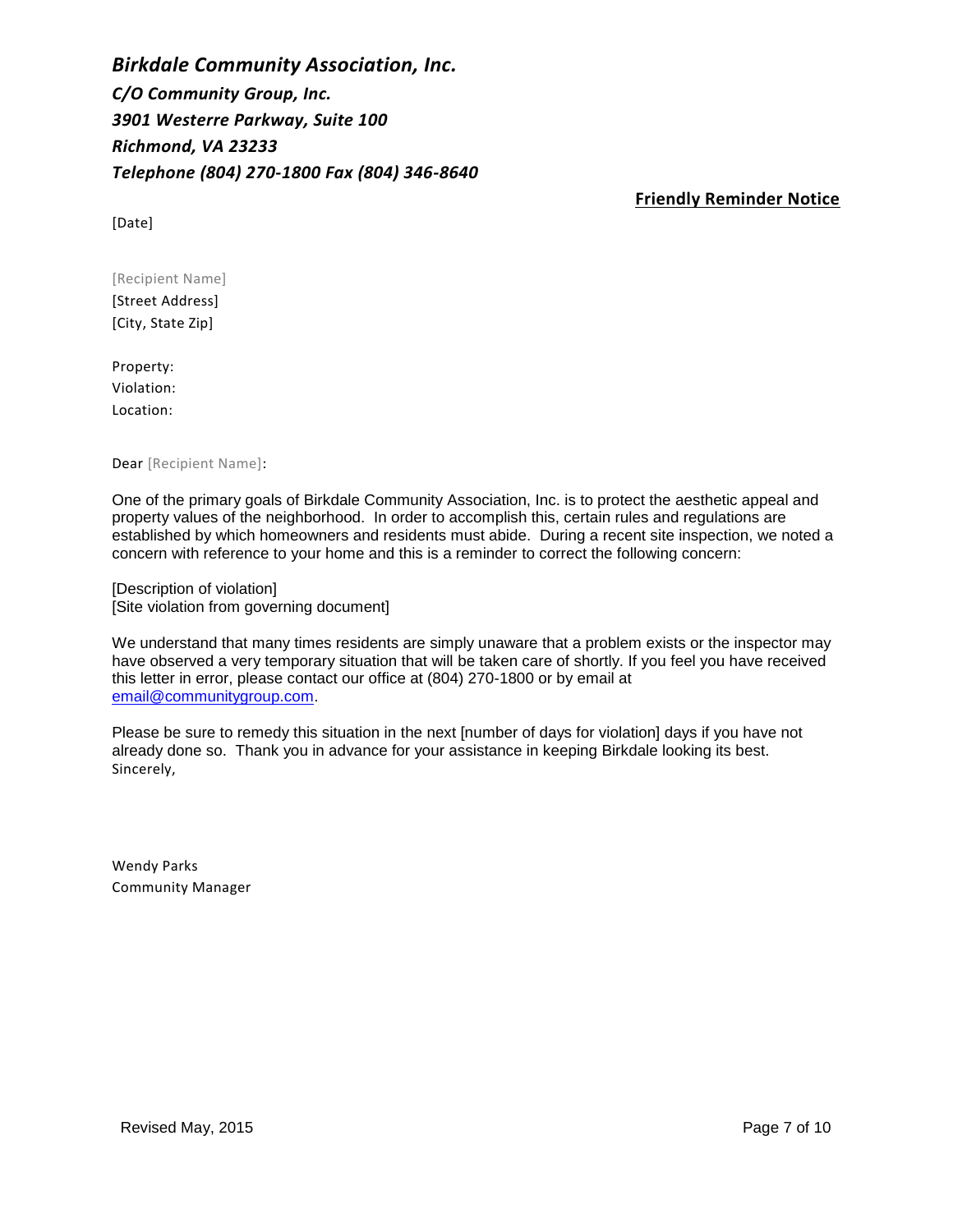# **(Exhibit C)**

*Birkdale Community Association, Inc. C/O Community Group, Inc. 3901 Westerre Parkway, Suite 100 Richmond, VA 23233 Telephone (804) 270-1800 Fax (804) 346-8640*

[Date]

**Notice of Violation**

[Recipient Name] [Street Address] [City, State Zip]

Property: Violation: Location:

Dear [Recipient Name]:

You were recently mailed a notice of your violation of the governing documents for Birkdale Community Association, Inc. On [Date & Time of Friendly Reminder Notice], another inspection was performed and this violation remains uncorrected.

In order to resolve this issue and avoid a Hearing on this matter, please take the following action within 10 days of the date of this letter:

[Description of resolution] [Site violation from governing document]

If there are special circumstances that prevent you from correcting this observation, or if you have any questions, please contact our office at (804) 270-1800 or by email at [email@communitygroup.com.](mailto:email@communitygroup.com)

Thank you in advance for your assistance in keeping Birkdale looking its best. Sincerely,

Wendy Parks Community Manager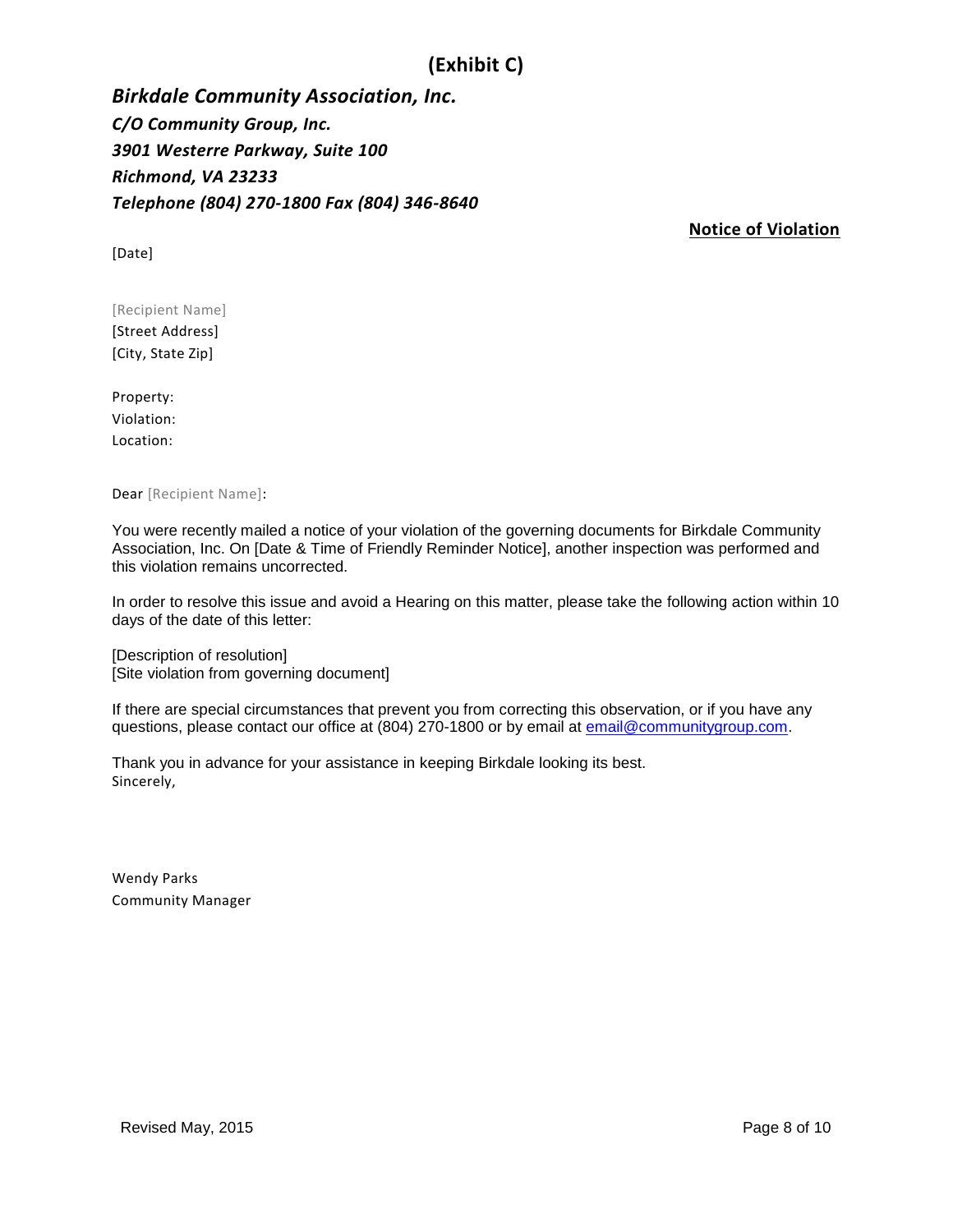## **(Exhibit D)**

*Birkdale Community Association, Inc. C/O Community Group, Inc. 3901 Westerre Parkway, Suite 100 Richmond, VA 23233 Telephone (804) 270-1800 Fax (804) 346-8640*

[Date]

**Hearing Notice**

[Recipient Name] [Street Address] [City, State Zip]

Property: Violation: Location:

Dear [Recipient Name]:

We have previously sent you several notices asking you to correct this violation. As of [Date], your property continues to be in non-compliance of the Community's governing documents.

[Description of Violation] [Site violation from governing document]

A hearing has been scheduled whether a charge should be imposed. You may be present at the hearing, and may be represented by counsel, should you so desire. If you plan to attend the hearing you must notify the Community Manager in writing at the address in the letterhead, or by email prior to the hearing date. Information regarding the hearing can be found below: Location: Birkdale Clubhouse Date/Time: [14 days notice]

Charges for violation of the Declaration, Bylaws and Rules and Regulations may include assessment of up to Fifty Dollars (\$50.00) for a single offense or Ten Dollars (\$10.00) per day for any offense of a continuing nature or such greater amounts as may be authorized by the Virginia Property Owners' Association Act.

If you bring your violation into compliance by the date of the hearing please contact our office to inform us you have done so at (804) 270-1800 or by email at [email@communitygroup.com.](mailto:email@communitygroup.com) Thank you in advance for your help in preserving the integrity of Birkdale Community Association, Inc. Sincerely,

Wendy Parks Community Manager